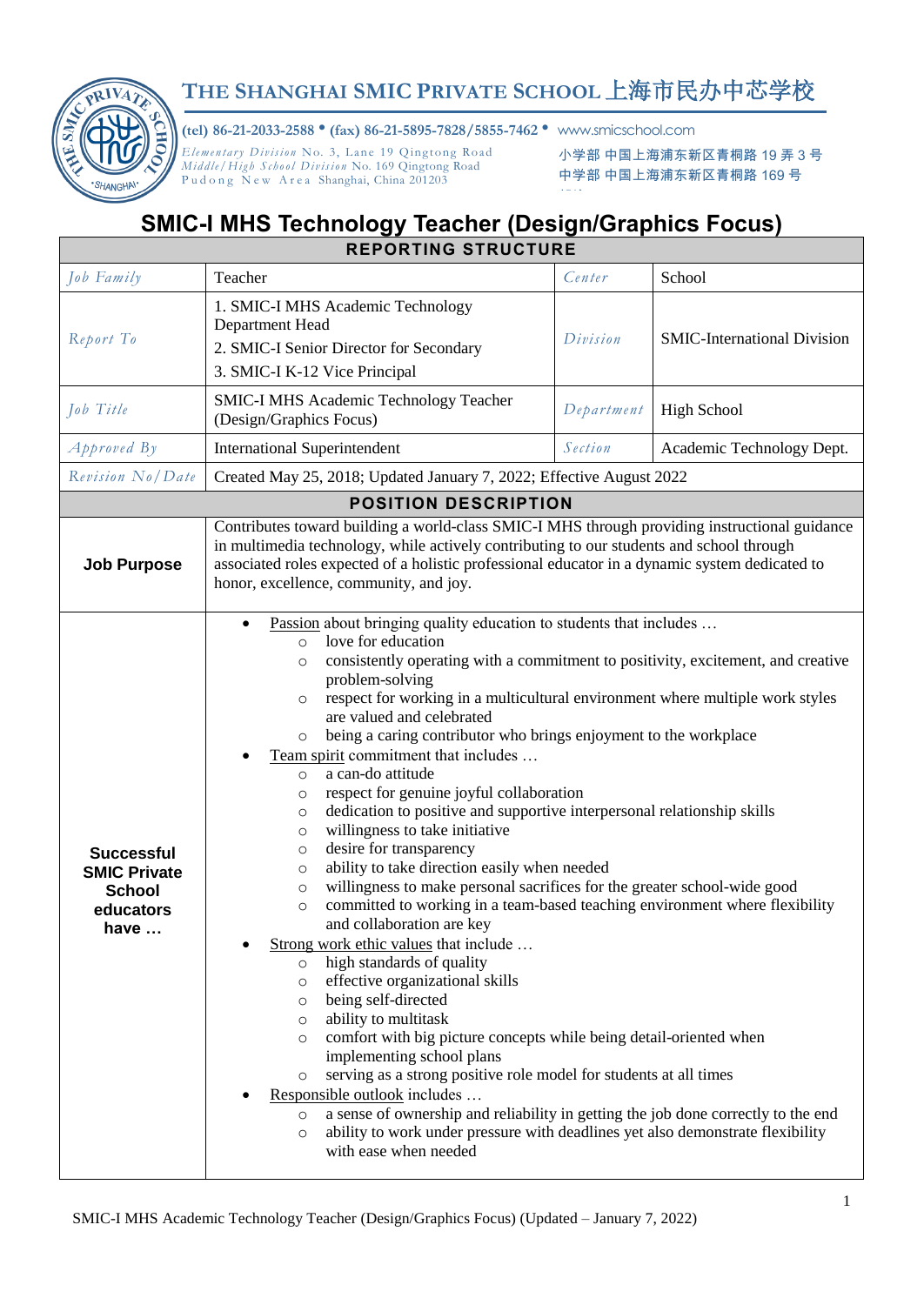| <b>Work Assignment</b>           | <b>Grade Level</b>                                     | <b>Number of Classes</b><br>per Week                                                                                                                                           | <b>Total</b>        |
|----------------------------------|--------------------------------------------------------|--------------------------------------------------------------------------------------------------------------------------------------------------------------------------------|---------------------|
| <b>MHS</b> Technology            | Grades 6 to 12 as                                      | 5 classes/week                                                                                                                                                                 | 20 teaching periods |
| Classes                          | assigned<br>TOTAL NUMBER OF TEACHING PERIODS / WEEK    |                                                                                                                                                                                |                     |
|                                  |                                                        |                                                                                                                                                                                | 20 periods          |
| <b>Technology Teacher Duties</b> |                                                        |                                                                                                                                                                                |                     |
| $\bullet$                        |                                                        | Work with students in grades 6-12, as assigned for the school year; teaching assignments                                                                                       |                     |
|                                  | take into consideration a teacher's area of interest   | Could include teaching HS/MS Yearbook Design/HS Technology Exploration/MS                                                                                                      |                     |
|                                  |                                                        | Graphic Design or other academic technology courses, as assigned according to student                                                                                          |                     |
|                                  | enrollment and teacher interest.                       |                                                                                                                                                                                |                     |
|                                  |                                                        | Carry out the ongoing development of the school's HS technology curriculum following                                                                                           |                     |
| $\bullet$                        | the Understanding by Design (UbD) concepts             | Prepare effective and diverse classroom lessons to implement the school's technology                                                                                           |                     |
|                                  | curriculum following the school's accepted methods     |                                                                                                                                                                                |                     |
| $\bullet$                        |                                                        | Design authentic subject assessments and measure their effectiveness in meeting                                                                                                |                     |
| curricular goals                 |                                                        |                                                                                                                                                                                |                     |
| ٠                                |                                                        | Differentiate lesson plans to meet the needs of both struggling and advanced students.<br>Collaborate with grade-level team to plan, teach, and assess interdisciplinary units |                     |
| $\bullet$<br>$\bullet$           |                                                        | Help direct and coordinate student participation projects for special events during the                                                                                        |                     |
|                                  |                                                        | school year, including (but not limited to) technology competitions and other school                                                                                           |                     |
| events                           |                                                        |                                                                                                                                                                                |                     |
|                                  | material including inventorying those items            | Helping maintain and care for the HS technology supplies, assigned computer labs, and                                                                                          |                     |
| $\bullet$                        |                                                        | Comfortable working with advanced motivated students who have strong academic                                                                                                  |                     |
| backgrounds                      |                                                        |                                                                                                                                                                                |                     |
| $\bullet$                        |                                                        | Support the work of Academic Technology Departmental initiatives, which includes                                                                                               |                     |
|                                  | supporting technology-related student clubs, etc.      |                                                                                                                                                                                |                     |
| <b>General Teacher Duties</b>    |                                                        |                                                                                                                                                                                |                     |
| $\bullet$                        |                                                        | Positively and productively collaborate with grade level or department teachers                                                                                                |                     |
| $\bullet$                        |                                                        | Actively and positively promote the school's "Expected School-wide Learning Results"                                                                                           |                     |
| character                        |                                                        | (ESLRs): global citizenship, motivated learners, healthy individuals, and persons of                                                                                           |                     |
|                                  |                                                        | Follow the SMIC Code of Ethics and school policies as outlined in the most current                                                                                             |                     |
|                                  | version of the SMIC Staff Handbook                     |                                                                                                                                                                                |                     |
| $\bullet$                        |                                                        | Closely follow the SMIC-I "Curriculum, Instruction, and Textbook Policy" as is                                                                                                 |                     |
|                                  | appropriate for the Chinese context                    |                                                                                                                                                                                |                     |
|                                  |                                                        | Maintain and update timely student records including (class webpages, grading<br>homework, grade books, progress reports, report cards, student attendance, and other          |                     |
| required documents)              |                                                        |                                                                                                                                                                                |                     |
|                                  |                                                        | Be actively involved in at least 40 hours of administrator approved extra-curricular                                                                                           |                     |
|                                  |                                                        | activities a year as a faculty sponsor/advisor/coach/helper/school committee member                                                                                            |                     |
| ٠<br>$\bullet$                   |                                                        | Create an engaging and organized learning space (classroom) for students<br>Actively fulfill assigned supervision duties, which could include passing period duty,             |                     |
|                                  | lunch duty, study hall assignments, etc.               |                                                                                                                                                                                |                     |
| $\bullet$                        |                                                        | Work closely with parents/guardians through providing feedback on progress, answering                                                                                          |                     |
|                                  |                                                        | questions, and being an educational partner regarding their child's learning                                                                                                   |                     |
|                                  |                                                        | Proactively meet and communicate with parents/guardians, students, and other teachers                                                                                          |                     |
|                                  | emotional/behavioral, or other needs                   | when necessary to develop interventions for students with academic,                                                                                                            |                     |
| $\bullet$                        |                                                        | Take an active role in required meetings (grade level; departmental; grade level;                                                                                              |                     |
| committees, faculty; etc.)       |                                                        |                                                                                                                                                                                |                     |
| ٠                                | Serve as a departmental substitute teacher when needed |                                                                                                                                                                                |                     |
|                                  | Assist with additional duties as assigned              |                                                                                                                                                                                |                     |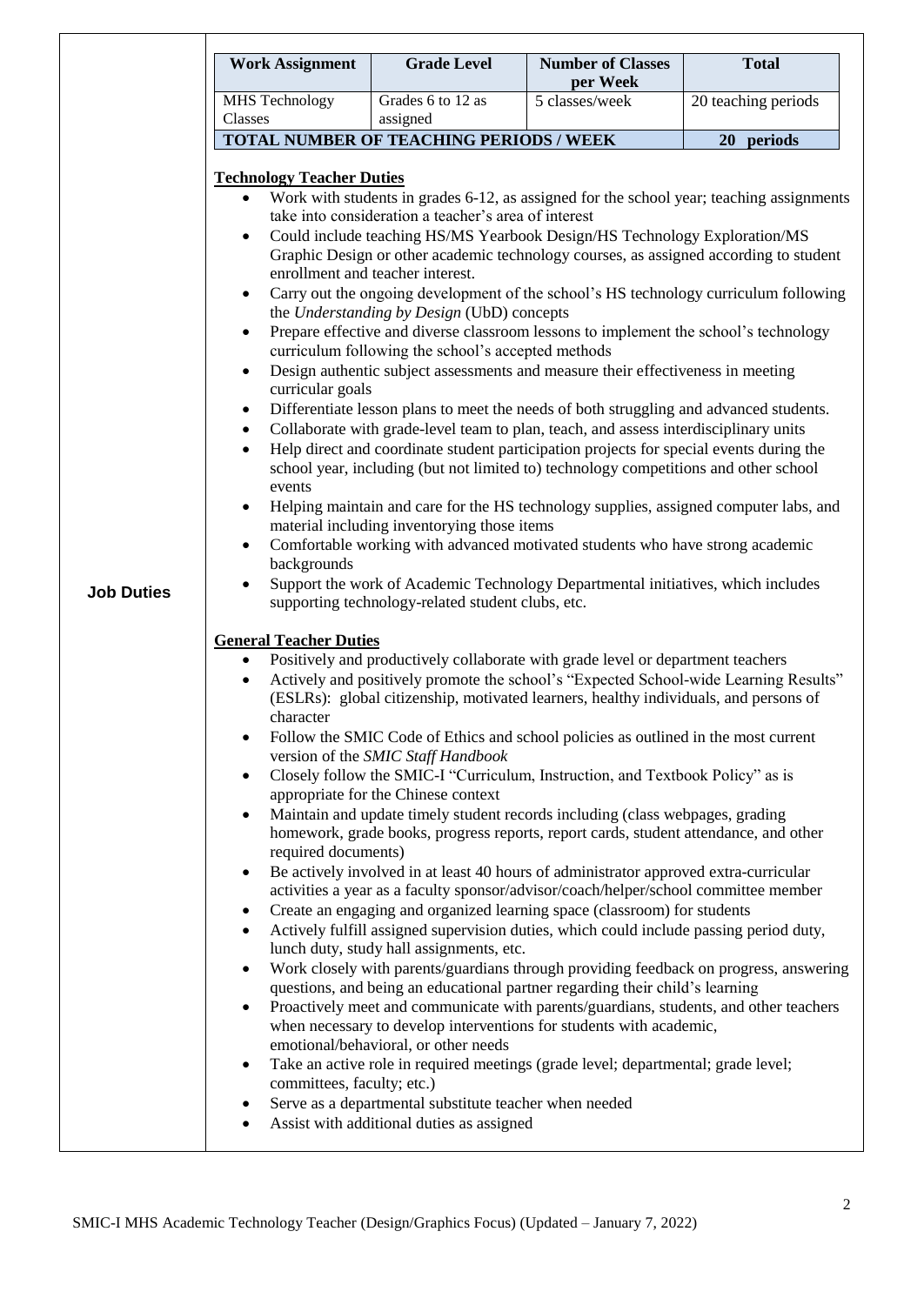| Organization<br>and<br><b>Communication</b><br><b>skills</b>                                                  | Demonstrates a strong positive commitment toward school improvement<br>$\bullet$<br>Demonstrates commitment to education at the secondary grades' level including<br>$\bullet$<br>innovations and best practices<br>Knowledgeable about the American-style education system and how secondary school<br>$\bullet$<br>level instruction integrates into it<br>Comfortable working in a school that integrates Chinese- and American-style educational<br>philosophies<br>Comfortable with computers for school-related purposes including PowerSchool,<br>Rubicon Atlas, Canvas, email, and Microsoft Office programs<br>Desires to actively engage in professional development opportunities as provided by the<br>$\bullet$<br>school or through individual initiative<br>Flexible and culturally sensitive in adapting to a multi-cultural environment with school<br>community members (students, staff, and families) of many nationalities<br>Strong understanding of working with students, parents/guardians, and staff from diverse<br>cultural backgrounds<br>Positively and proactively communicate with parents/families and students<br>$\bullet$<br>Works effectively with students who exhibit near English proficiency<br>$\bullet$<br>Patient in working with members of the school community calmly and positively in<br>$\bullet$<br>tense, high-pressure situations including the following chain of communications<br>command<br>Fluent in both oral and written English at a professional standard |
|---------------------------------------------------------------------------------------------------------------|-------------------------------------------------------------------------------------------------------------------------------------------------------------------------------------------------------------------------------------------------------------------------------------------------------------------------------------------------------------------------------------------------------------------------------------------------------------------------------------------------------------------------------------------------------------------------------------------------------------------------------------------------------------------------------------------------------------------------------------------------------------------------------------------------------------------------------------------------------------------------------------------------------------------------------------------------------------------------------------------------------------------------------------------------------------------------------------------------------------------------------------------------------------------------------------------------------------------------------------------------------------------------------------------------------------------------------------------------------------------------------------------------------------------------------------------------------------------------------------------------------------------------|
| Research-based<br><b>Best Practices</b><br><b>Guiding SMIC-I</b><br><b>Instructional</b><br><b>Frameworks</b> | Understanding by Design, Grant Wiggins & Jay McTighe. ASCD. 2005<br>Mindset: The New Psychology of Success. Carol S. Dweck. Random House. 2006                                                                                                                                                                                                                                                                                                                                                                                                                                                                                                                                                                                                                                                                                                                                                                                                                                                                                                                                                                                                                                                                                                                                                                                                                                                                                                                                                                          |